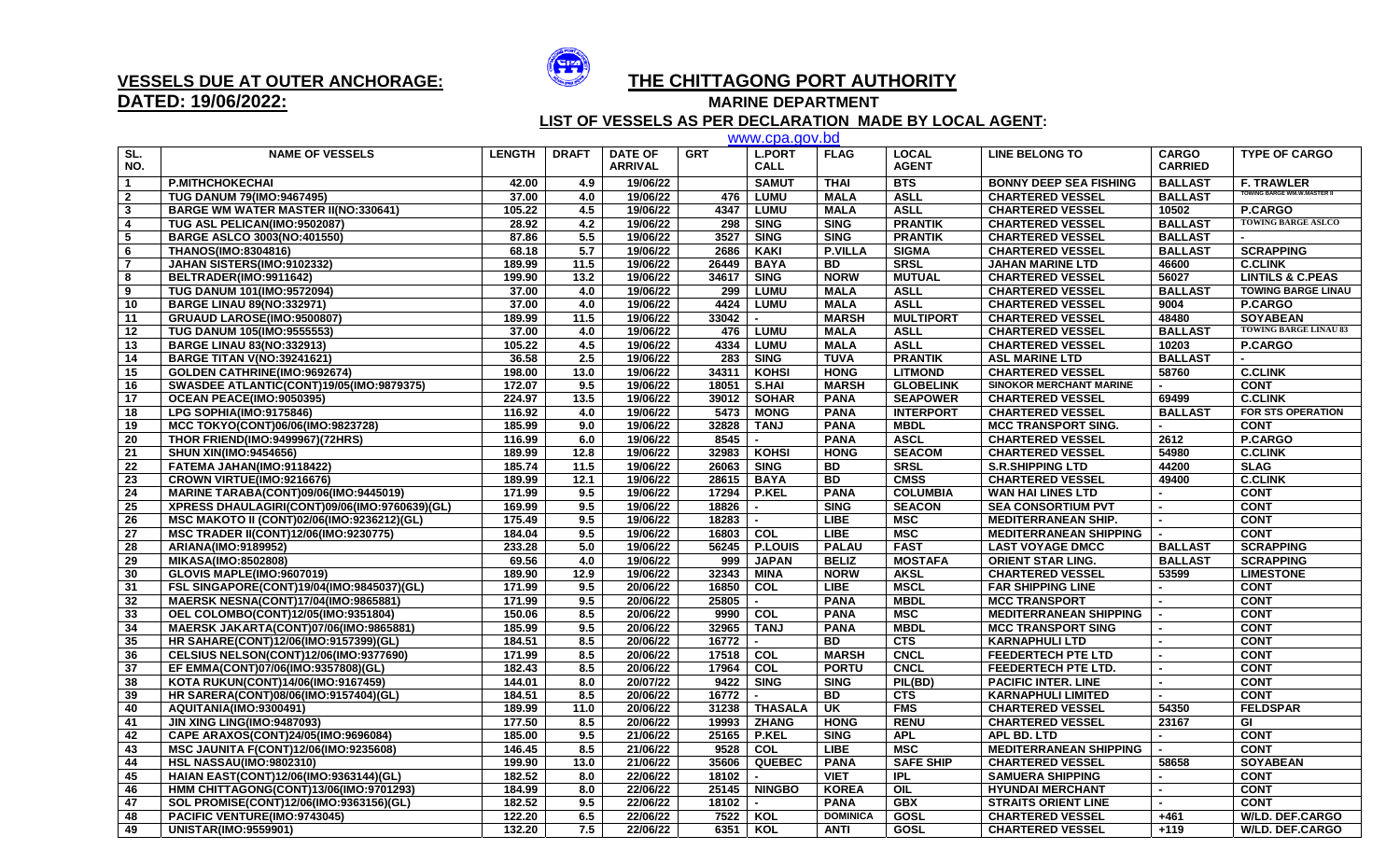| 50                      | AQUARIUS(IMO:9634438)                                                              | 189.99 | 13.0   | 22/06/22       |                 | 31754 S.LORE             | <b>MARSH</b>    | <b>MULTIPORT</b> | <b>CHARTERED VESSEL</b>       |        |                 |
|-------------------------|------------------------------------------------------------------------------------|--------|--------|----------------|-----------------|--------------------------|-----------------|------------------|-------------------------------|--------|-----------------|
| 51                      | ANTON SCHEPERS(CONT)27/01(IMO:9217553)(GL)                                         | 164.65 | 7.2    | 23/06/22       |                 | COL                      | <b>ANTI</b>     | <b>MSCL</b>      | <b>FAR SHIPPING LINE</b>      |        | <b>CONT</b>     |
| 52                      | OEL SINGAPORE(CONT)16/05(IMO:9345910)                                              | 150.07 | 8.5    | 23/06/22       | 9990            | COL                      | <b>PANA</b>     | <b>MSC</b>       | <b>MEDITERRANEAN SHIP.</b>    |        | <b>CONT</b>     |
|                         |                                                                                    |        |        |                |                 |                          |                 |                  |                               |        |                 |
| 53                      | KOTA RAJIN(CONT)08/06(IMO:9296286)(GL)                                             | 145.93 | 8.0    | 23/06/22       | 9678            | <b>SING</b>              | <b>SING</b>     | PIL(BD)          | <b>PCIFIC INTER. LINES</b>    |        | <b>CONT</b>     |
| 54                      | SINAR BANGKA(CONT)08/06(IMO: 9220304)(GL)                                          | 147.00 | 8.5    | 23/06/22       | 12563           |                          | <b>SING</b>     | <b>TRIDENT</b>   | <b>GOLD STAR LINE LTD</b>     |        | <b>CONT</b>     |
| 55                      | MSC EMILY II(CONT)29/05(IMO:9236444)                                               | 184.10 | 9.5    | 23/06/22       | 16802   PTP     |                          | <b>LIBE</b>     | <b>MSC</b>       | <b>MSC MEDITERRANEAN</b>      |        | <b>CONT</b>     |
| 56                      | MAERSK KWANGYANG(CONT)31/05(IMO:9858747)                                           | 185.99 | 9.5    | 23/06/22       | 32828           |                          | <b>LIBE</b>     | <b>MBDL</b>      | <b>MCC TRANSPORT</b>          |        | <b>CONT</b>     |
| 57                      | XPRESS NUPTSE(CONT)12/06(IMO:9678630)                                              | 169.99 | 9.5    | 23/06/22       | 18871           | $\overline{\phantom{a}}$ | <b>LIBE</b>     | <b>SEACON</b>    | <b>SEA CONSORTIUM PVT</b>     |        | <b>CONT</b>     |
| 58                      | NORDPANTHER(CONT)19/06(IMO:96736541)(GL)                                           | 169.99 | 9.3    | 23/06/22       | 18828           | L.CHAB.                  | <b>CYP</b>      | <b>PHOENIX</b>   | <b>SCHIFFAHRTS.</b>           |        | <b>CONT</b>     |
| $\overline{59}$         | AS ROBERTA(CONT)12/06(IMO:9330903)(GL)                                             | 170.15 | 9.5    | 24/06/22       | 15995           |                          | <b>LIBE</b>     | <b>SEACON</b>    | <b>SEA CONSORTIUM PVT</b>     |        | <b>CONT</b>     |
| 60                      | <b>MAERSK XIAMEN(CONT)13/06(IMO:9858723)</b>                                       | 185.99 | 9.5    | 24/06/22       | 32965           |                          | <b>SING</b>     | <b>MBDL</b>      | <b>MCC TRANSPORT</b>          |        | <b>CONT</b>     |
| 61                      | SEOUL GLOW(CONT)05/06(IMO:9357535)                                                 | 175.10 | 8.0    | 24/06/22       |                 | 18123 SING               | <b>LIBE</b>     | CT               | <b>SWORDFISH LIMITED</b>      |        | <b>CONT</b>     |
| 62                      | HR RHEA(CONT)15/06(IMO:9175597)(GL)                                                | 182.83 | 9.5    | 24/06/22       | 17652           |                          | <b>BD</b>       | <b>CTS</b>       | <b>KARNAPHULI LTD</b>         |        | <b>CONT</b>     |
| 63                      | A.IDEFIX(CONT)24/03(IMO:9354662)                                                   | 182.83 | 9.5    | 25/06/22       |                 |                          | <b>MALT</b>     | <b>SEACON</b>    | <b>SEA CONSORTIUM PVT</b>     |        | <b>CONT</b>     |
| 64                      | WINNER(CONT)12/05(IMO:9347281)                                                     | 186.35 | 9.0    | 25/06/22       | 22914           |                          | <b>PORTU</b>    | <b>SEACON</b>    | <b>SEA CONSORTIUM PVT LTD</b> |        | <b>CONT</b>     |
| 65                      | MTT SINGAPORE(CONT)12/05(IMO:9131060)(GL)                                          | 140.00 | 9.5    | 25/06/22       | 8276            |                          | <b>MALA</b>     | <b>SEACON</b>    | <b>SEA CONSORTIUM PVT LTD</b> |        | <b>CONT</b>     |
| 66                      | XPRESS SAGARMALA(CONT)19/04(IMO:9862736)(GL)                                       | 172.00 | 9.5    | 25/06/22       | 19235           |                          | <b>SING</b>     | <b>SEACON</b>    | <b>SEA CONSORTIUM PVT</b>     |        | <b>CONT</b>     |
| 67                      | BLPL TRUST (CONT)26/05(IMO:9119660)                                                | 166.62 | 8.5    | 25/06/22       | 15741           |                          | <b>PANA</b>     | <b>GBX</b>       | <b>BLPL SINGAPORE PTE LTD</b> |        | <b>CONT</b>     |
| 68                      | HR FARHA(CONT)15/06(IMO:9123582)(GL)                                               | 184.51 | 8.5    | 25/06/22       | 17721           | $\blacksquare$           | <b>BD</b>       | <b>CTS</b>       | <b>KARNAPHULI LTD</b>         |        | <b>CONT</b>     |
| 69                      | SOL MALAYSIA(CONT)13/06(IMO:9081019)(GL)                                           | 167.00 | 9.0    | 26/06/22       | 15741           | $\sim$                   | <b>SING</b>     | <b>GBX</b>       | <b>STRAITS ORIENT LINE</b>    |        | <b>CONT</b>     |
| 70                      | KOTA RANCAK(CONT)13/06(IMO:9296298)(GL)                                            | 145.93 | 8.0    | 26/06/22       |                 | 9678 SING                | <b>SING</b>     | PIL(BD)          | <b>PACIFIC INTER. LINE</b>    |        | <b>CONT</b>     |
| 71                      |                                                                                    | 182.52 | 9.5    | 26/06/22       | 18017           | $\overline{a}$           | <b>SING</b>     | <b>SEACON</b>    | <b>SEA CONSORTIUM PVT</b>     |        | <b>CONT</b>     |
| 72                      | EASTAWAY JAMUNA(CONT)14/06(IMO:9348998)<br>GREEN EARTH(CONT)14/06(IMO:9865984)(GL) | 172.07 | 9.5    | 26/06/22       | 17954           |                          | <b>SING</b>     | <b>SEACON</b>    | <b>SEA CONSORTIUM PVT</b>     |        | <b>CONT</b>     |
|                         |                                                                                    |        |        |                |                 |                          |                 |                  |                               |        |                 |
| 73                      | <b>OCEAN TIANCHEN(IMO:9740146)</b>                                                 | 199.90 | 13.0   | 26/06/22       |                 | 36415   SANTOS           | <b>HONG</b>     | <b>SAFE SHIP</b> | <b>CHARTERED VESSEL</b>       | 56657  | <b>SOYABEAN</b> |
| 74                      | UBENA(CONT)16/06(IMO:9690078)                                                      | 185.00 | 9.5    | 26/06/22       | 24901           | SHEKOU                   | <b>PORTU</b>    | <b>APL</b>       | APL BD. LTD                   |        | <b>CONT</b>     |
| 75                      | IMKE SCHEPERS(CONT)09/06(IMO:9360520)(GL)                                          | 154.85 | 8.5    | 27/06/22       | 9056            | <b>COL</b>               | <b>ANTI</b>     | <b>TRIDENT</b>   | <b>GOLD STAR LINE</b>         |        | <b>CONT</b>     |
| 76                      | MCC CEBU(CONT)09/06(IMO:9823730)                                                   | 185.99 | 9.0    | 27/06/22       | 32828           |                          | <b>PANA</b>     | <b>MBDL</b>      | <b>MCC TRANSPORT</b>          |        | <b>CONT</b>     |
| 77                      | SEA MASTER(CONT)21/04(IMO:9625920)                                                 | 170.00 | 8.5    | 28/06/22       | 20239           | $\blacksquare$           | <b>LIBE</b>     | <b>TRIDENT</b>   | <b>GOLD STAR LINE</b>         |        | <b>CONT</b>     |
| 78                      | MAERSK VLADIVOSTOK(CONT)16/06(IMO:9840697)                                         | 185.99 | 9.5    | 28/06/22       | 32828           | $\overline{\phantom{a}}$ | <b>PANA</b>     | <b>MBDL</b>      | <b>MCC TRANSPORT</b>          |        | <b>CONT</b>     |
| 79                      | HERMANN SCHEPERS(CONT)16/06(IMO:9255751)(GL)                                       | 164.65 | 7.4    | 28/06/22       |                 | 9755 COL                 | <b>ANTI</b>     | <b>MSC</b>       | <b>MEDITERRANEAN SHIPPING</b> |        | <b>CONT</b>     |
| 80                      | MOUNT KELLETT(CONT)05/06(IMO:9760627)                                              | 169.99 | 9.5    | 29/06/22       | 18870           | <b>SING</b>              | <b>SING</b>     | <b>APL</b>       | APL (BD) PVT. LTD             |        | <b>CONT</b>     |
| 81                      | SITC KEELUNG(CONT)12/06(IMO:9712761)(GL)                                           | 172.00 | 9.5    | 30/06/22       |                 | 17119   SHEKOU           | <b>HONG</b>     | <b>FAMFA</b>     | <b>SITC CONTTAINER</b>        |        | <b>CONT</b>     |
| 82                      | KOTA NALURI(CONT)24/05(IMO:9362308)                                                | 179.70 | 8.5    | 30/06/22       | 20902 SING      |                          | <b>SING</b>     | PIL(BD)          | <b>PACIFIC INTER. LINE</b>    |        | <b>CONT</b>     |
| 83                      | CAPE QUEST(CONT)07/06(IMO:9734159)                                                 | 185.00 | 9.5    | 01/07/22       | 25090           | <b>SING</b>              | <b>SING</b>     | <b>APL</b>       | APL BD PVT LTD                |        | <b>CONT</b>     |
| 84                      | <b>BLPL BLESSING(CONT)16/06(IMO:9345922)</b>                                       | 150.73 | 8.5    | 01/07/22       | 9990            | $\overline{a}$           | <b>SING</b>     | <b>GBX</b>       | <b>BLPL SING. PTE LTD</b>     |        | <b>CONT</b>     |
| 85                      | BANGKOK(CONT)23/05(IMO:9197349)(GL)                                                | 168.00 | 9.5    | 03/07/22       | 16986           | <b>SING</b>              | <b>PANA</b>     | <b>ONE</b>       | <b>OCEAN NETWORK EXPRESS</b>  |        | <b>CONT</b>     |
| 86                      | <b>MTT SAPANGAR(CONT)12/06(IMO:9872236)</b>                                        | 172.00 | 9.5    | 05/07/22       |                 | 19292 P.KEL              | <b>MALA</b>     | <b>APL</b>       | APL BD. LTD                   |        | <b>CONT</b>     |
| $\overline{87}$         | OLYMPIA(CONT)16/06(IMO:9765574)(GL)                                                | 172.00 | 9.5    | 05/07/22       | 17907           | $R$ .KEL                 | <b>MARSH</b>    | <b>APL</b>       | APL BD. LTD                   |        | <b>CONT</b>     |
| 88                      | ST. JOHN(CONT)13/06(IMO:9634646)                                                   | 170.00 | 9.5    | 08/07/22       | 16889           | S.HAI                    | <b>MALT</b>     | <b>GLOBLINK</b>  | <b>SINOKOR MERCHANT</b>       |        | <b>CONT</b>     |
| 89                      | SOL STRAITS(CONT)05/06(IMO:9134658)                                                | 184.10 | 9.0    | 10/07/22       | 16801           | COL                      | <b>PANA</b>     | <b>GBX</b>       | <b>STRAITS ORIENT LINES</b>   |        | <b>CONT</b>     |
| 90                      | XIN CHEN HAI YANG(IMO:9814492)                                                     | 153.46 | 6.0    | 10/07/22       | 16607           | S.HAI                    | <b>CHINA</b>    | <b>SAIF</b>      | <b>CHARTERED VESSEL</b>       |        | P.CARGO         |
|                         |                                                                                    |        |        |                |                 |                          |                 |                  |                               |        |                 |
| 91                      | CNC JUPITER(CONT)13/06(IMO:9836672)(GL)                                            | 172.00 | 9.5    | 10/07/22       | 18652           | P.KEL                    | <b>MALT</b>     | <b>APL</b>       | APL BD. LTD                   |        | <b>CONT</b>     |
| 92                      | BLPL FAITH(CONT)16/06(IMO:9146297)(GL)                                             | 140.00 | 8.5    | 30/06/22       | 8299            |                          | <b>PANA</b>     | <b>GBX</b>       | <b>BLPL SING. PTE LTD</b>     |        | <b>C ONT</b>    |
| 93                      | SONGA CHEETAH(CONT)16/06(IMO:9405100)                                              | 147.84 | 7.0    | 30/06/22       |                 |                          | <b>LIBE</b>     | <b>RELIANCE</b>  |                               |        | <b>CONT</b>     |
|                         |                                                                                    |        |        |                |                 | <b>TANKER DUE:</b>       |                 |                  |                               |        |                 |
| $\overline{1}$          | <b>UNIQUE HARMONY(IMO:9609914)</b>                                                 | 182.50 | 10.7   | 19/06/22       | 29441   MALA    |                          | <b>HONG</b>     | <b>BISMILLA</b>  | <b>CHARTERED VESSEL</b>       | 32977  | <b>GAS OIL</b>  |
| $\overline{\mathbf{2}}$ | AL KHATTIYA(IMO:9431111)                                                           | 283.02 | 11.0   | 19/06/22       | 136980 RAS      |                          | <b>MARSH</b>    | <b>UNIGLOBAL</b> | <b>CHARTERED VESSEL</b>       | 62379  | <b>LNG</b>      |
| $\mathbf{3}$            | <b>MP MR TANKER 3(IMO:9573684)</b>                                                 | 179.99 | 10.1   | 19/06/22       | 28813           | <b>MALA</b>              | <b>INDIA</b>    | <b>PRIDE</b>     | <b>CHARTERED VESSEL</b>       | 32000  | <b>GAS OIL</b>  |
| 4                       | <b>MARIOS G(IMO:9418121)</b>                                                       | 183.00 | 12.3   | 19/06/22       |                 | 30075   S.LORE           | <b>PANA</b>     | <b>PANMARINE</b> | <b>CHARTERED VESSEL</b>       | 23321  | <b>CDSO</b>     |
| $\sqrt{5}$              | AL THAKHIRA(IMO:9298399)                                                           | 285.40 | 11.3   | 19/06/22       | 95824 RAS       |                          | <b>BAHA</b>     | <b>UNIGLOBAL</b> | <b>CHARTERED VESSEL</b>       | 62968  | <b>LNG</b>      |
| $6\phantom{1}6$         | GASLOG CHELSEA(IMO:9390185)                                                        | 288.60 | 11.6   | 19/06/22       | 100374   P.SUEZ |                          | <b>BERMUDA</b>  | <b>PRIDE</b>     | <b>CHARTERED VESSEL</b>       | 67048  | <b>LNG</b>      |
| $\overline{7}$          | PACIFIC JEWEL(IMO:9413779)                                                         | 179.99 | 9.5    | 19/06/22       | 28754           | <b>MALA</b>              | <b>HONG</b>     | <b>PRIDE</b>     | <b>CHARTERED VESSEL</b>       | 27000  | JET A-1         |
| 8                       | <b>GASLOG SALEM(IMO:9638915)</b>                                                   | 285.11 | 11.5   | 20/06/22       | 98075           | <b>RAS</b>               | <b>BERMIUDA</b> | <b>PRIDE</b>     | <b>CHARTERED VESSEL</b>       | 66607  | <b>LNG</b>      |
| 9                       | GOLDEN CURL(IMO:9348522)                                                           | 144.00 | 8.3    | 25/06/22       | 11254           | <b>INDO</b>              | <b>PANA</b>     | <b>MTCL</b>      | <b>CHARTERED VESSEL</b>       | 12000  | <b>RBD</b>      |
| 10                      | <b>AU GEMINI(IMO:9186912)</b>                                                      | 100.00 | 6.6    | 20/06/22       |                 | 3545 PADANG              | <b>INDO</b>     | <b>GALLANT</b>   | <b>CHARTERED VESSEL</b>       | 4000   | <b>RBD/CPKO</b> |
| 11                      | PKA(IMO:9169770)                                                                   | 143.00 | 8.2    | 22/06/22       |                 | 10321   SOHAR            | <b>C.ISLAND</b> | <b>GOSL</b>      | <b>CHARTERED VESSEL</b>       | 13060  | <b>BITUMEN</b>  |
|                         |                                                                                    |        |        |                |                 |                          |                 |                  |                               |        |                 |
|                         | AT KUTUBDIA/MATARBARI ANCHORAGE:                                                   |        |        |                |                 |                          |                 |                  |                               |        |                 |
| $\mathbf{1}$            | SWIFT CRO(Attach by High Court: 23/02/11)                                          | $\sim$ | 184.60 | <b>BALLAST</b> |                 | <b>VIZA</b>              | <b>PANA</b>     | <b>BROTHERS</b>  | R/A(11/09 AT 1800)<br>6.5     | $\sim$ |                 |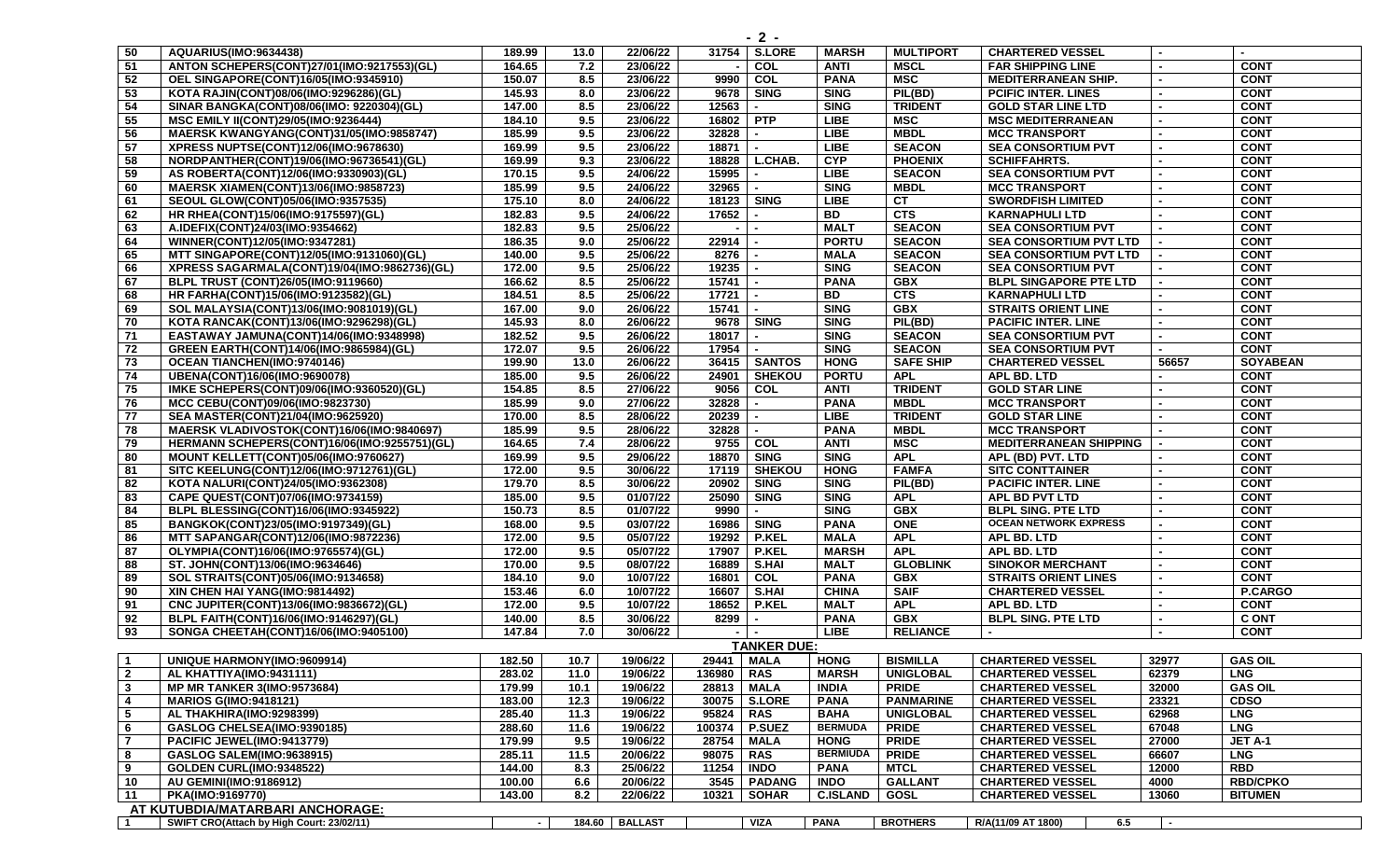| $\overline{2}$  | SVITZER CHITTAGONG(IMO:9843493)                                        | $\sim$                   |               | 36.00   BALLAST     | <b>PHUKET</b>             |               | <b>PANA</b>                | <b>SEAWAVE</b>                     | 16/06 AT 1200 |                           | 5.0                      |              |                                |
|-----------------|------------------------------------------------------------------------|--------------------------|---------------|---------------------|---------------------------|---------------|----------------------------|------------------------------------|---------------|---------------------------|--------------------------|--------------|--------------------------------|
| $\mathbf{3}$    | TUG SVITZER RANGPUR(IMO:9820570)                                       | <b>.</b>                 |               | 32.00   BALLAST     | <b>SING</b>               | <b>SING</b>   |                            | <b>SEAWAVE</b>                     | 24/09 AT 1700 |                           | 4.2                      |              |                                |
| $\overline{4}$  | <b>TUG SUMMIT PSA-1</b>                                                |                          |               | 29.95 BALLAST       | <b>SING</b>               | <b>SING</b>   |                            | <b>SEAWAVE</b>                     |               | R/A(19/04 AT 1200)        | 4.0                      |              |                                |
| 5               | TUG SUMMIT PSA 2(IMO:984352)                                           |                          |               | 29.95 BALLAST       | <b>SING</b>               | <b>SING</b>   |                            | <b>SEAWAVE</b>                     |               | R/A(19/04 AT 1200)        | 4.0                      |              |                                |
| 6               | <b>TUG SUMMIT PSA 3(IMO:9843534)</b>                                   | $\overline{\phantom{a}}$ |               | 29.95 BALLAST       | <b>SING</b>               | <b>SING</b>   |                            | <b>SEAWAVE</b>                     |               | R/A(19/04 AT 1200)        | 4.0                      |              |                                |
| $\overline{7}$  | <b>TUG SUMMIT PSA 4(IMO:9847229)</b>                                   | . .                      |               | 29.95   BALLAST     | <b>SING</b>               | <b>SING</b>   |                            | <b>SEAWAVE</b>                     |               | R/A(19/04 AT 1200)        | 4.0                      |              |                                |
| 8<br>9          | <b>TUG SUMMIT PSA 5(IMO:9854272)</b><br><b>SUMMIT LNG(IMO:9322255)</b> | $\overline{\phantom{a}}$ | 277.00   LNG  | 29.95   BALLAST     | <b>SING</b><br><b>RAS</b> |               | <b>PANA</b><br><b>BELG</b> | <b>SEAWAVE</b><br><b>UNIGLOBAL</b> | 20/04 AT 0900 | R/A(19/04 AT 1200)        | 4.0<br>11.7              | 59711        |                                |
| 10              | <b>EXCELLENCE</b>                                                      |                          | 277.00   LNG  |                     | <b>RAS</b>                |               | <b>BELGIUM</b>             | <b>UNIGLOBAL</b>                   | 24/04 AT 1400 |                           | 12.5                     | 60047        |                                |
| 11              | ORANJE(IMO:9263904)                                                    |                          |               | 185.00 BALLAST      | <b>MILA</b>               | <b>CYP</b>    |                            | <b>PRANTIK</b>                     | 02/02 AT 1000 |                           | 8.0                      |              |                                |
| 12              | SVITZER FOXTROT(IMO:9592525)                                           |                          |               | 45.00 BALLAST       | KOL                       | <b>SING</b>   |                            | <b>SEAWAVE</b>                     |               | R/A(14/03 AT 1830)        | 5.0                      |              |                                |
| 13              | TUG TERAS HYDRA(IMO:9531296)                                           | $\overline{\phantom{a}}$ |               | 36.00 BALLAST       | <b>LUMU</b><br>495        | <b>INDO</b>   |                            | <b>PRANTIK</b>                     | 04/05 AT 1500 |                           | 4.0                      |              | <b>TOWING BARGE ASLCO 3005</b> |
| 14              | <b>BARGE ASLCO 3005(NO:401531)</b>                                     | $\sim$                   |               | 87.86   P.CARGO     | 3527<br>LUMU              | <b>SING</b>   |                            | <b>PRANTIK</b>                     | 04/05 AT 1500 |                           | 4.2                      | 7899         |                                |
| 15              | LPG WARRIOR(IMO:9317298)(R.2310)                                       | $\overline{\phantom{a}}$ | 230.00   LPG  |                     | 45965<br><b>FUJA</b>      | BD            |                            | <b>INTERPORT</b>                   | 08/05 AT 1600 |                           | 10.8                     | 66079        |                                |
| 16              | TUG ORION WB 2(IMO:9560314)                                            |                          |               | 24.96   BALLAST     | <b>SING</b>               | <b>NIUE</b>   |                            | <b>PRANTIK</b>                     |               | (R/A 2006 AT 1000)        | 3.4                      |              |                                |
| 17              | <b>LPG MARIA(IMO:9228253)</b>                                          |                          | 119.29   LPG  |                     | 5764<br><b>MONG</b>       |               | <b>PANA</b>                | <b>INTERPORT</b>                   | 06/06 AT 1342 |                           | 5.60                     | 650          |                                |
| 18              | SERENE THEODORA(IMO:9567946)(R.2733)                                   |                          |               | 190.01   C.CLINK    | 32884<br>YANBU            | <b>MALT</b>   |                            | <b>BENCON</b>                      | 14/06 AT 1030 |                           | 12.65                    | 54800        |                                |
| (B):            | <b>VESSELS AT A/B/C ANCHORAGE:</b>                                     |                          |               |                     |                           |               |                            |                                    |               |                           |                          |              |                                |
| (B/1)           | <b>VESSELS READY:</b>                                                  |                          |               |                     |                           |               |                            |                                    |               |                           |                          |              |                                |
| SL.             | <b>NAME OF VESSEL</b>                                                  | <b>R/ON</b>              | <b>LENGTH</b> | <b>CARGO</b>        | <b>GRT</b>                | <b>L.PORT</b> | <b>FLAG</b>                | <b>LOCAL AGENT</b>                 |               | <b>ARRIVAL DATE &amp;</b> | <b>ANCHO</b>             | <b>DRAFT</b> | QUANTITY/                      |
| NO.             |                                                                        |                          |               |                     |                           |               |                            |                                    |               | <b>TIME</b>               | -RAGE                    |              | <b>REMARKS</b>                 |
| $\mathbf{1}$    | *KOTA RIA(CONT)(IMO:9296339)                                           | 12/06                    | 145.93        | <b>CONT</b>         | 9725                      | <b>SING</b>   | <b>SING</b>                | PIL(BD)                            |               | 12/06 AT 1836             | C                        | 8.2          | 576                            |
| $\mathbf{2}$    | *MSC POLO II(CONT)(IMO:9139086)                                        | 13/06                    | 184.10        | <b>CONT</b>         | 16661                     | COL           | <b>LIBE</b>                | <b>MSC</b>                         |               | 13/06 AT 0930             | C                        | 9.5          | 611                            |
| $\mathbf{3}$    | *KOTA BUANA(CONT)(IMO:9638628)                                         | 14/06                    | 179.50        | <b>CONT</b>         | 21651                     | <b>SING</b>   | <b>SING</b>                | PIL(BD)                            |               | 14/06 AT 0405             | C                        | 9.0          | 992                            |
| 4               | *CELSIUS NEW ORLEANS(IMO:9412842)                                      | 15/06                    | 171.99        | <b>CONT</b>         | 17294                     | <b>COL</b>    | <b>MARS</b>                | <b>CNCL</b>                        |               | 15/06 AT 0430             | C                        | 7.4          | 778                            |
|                 |                                                                        |                          |               |                     | 18480                     | <b>SING</b>   | <b>LIBE</b>                | <b>MSC</b>                         |               |                           | C                        |              | 1078                           |
| 5               | *MSC KYMEA(CONT)(IMO:9334832)                                          | 15/06                    | 176.91        | <b>CONT</b>         |                           |               |                            |                                    |               | 15/06 AT 1024             |                          | 9.5          |                                |
| $6\phantom{.}6$ | VASI STAR(CONT)(IMO:9105994)                                           | 15/06                    | 184.10        | <b>CONT</b>         | 16801                     | <b>INDIA</b>  | <b>LIBE</b>                | <b>PHOENIX</b>                     |               | 15/06 AT 1212             | C                        | 9.5          | 806                            |
| $\overline{7}$  | OEL SHASTA(CONT)(IMO:9134684)                                          | 16/06                    | 179.23        | <b>CONT</b>         | 16264                     | <b>P.KEL</b>  | <b>PANA</b>                | <b>KARNAPHULI</b>                  |               | 16/06 AT 0006             | C                        | 9.5          | 679                            |
| 8               | <b>SOL DELTA(CONT)(IMO:9082805)</b>                                    | 16/06                    | 184.00        | <b>CONT</b>         | 16800                     | COL           | <b>PANA</b>                | <b>GBX</b>                         |               | 16/06 AT 1115             | C                        | 9.3          | 1004                           |
| 9               | *HR HERA(CONT)(IMO:9175614)(GL)                                        | 16/06                    | 182.83        | <b>CONT</b>         | 17652                     | P.KEL         | <b>BD</b>                  | CTS                                |               | 16/06 AT 1142             | C                        | 8.0          | 758                            |
| 10              | MSC ALICE(CONT)(IMO:9232632)                                           | 17/06                    | 184.70        | <b>CONT</b>         | 16803                     | <b>SING</b>   | <b>LIBE</b>                | <b>MSC</b>                         |               | 17/06 AT 1112             | в                        | 9.0          | 1118                           |
| 11              | *YM HAWK(CONT)(IMO:9299317)(GL)                                        | 17/06                    | 168.80        | <b>CONT</b>         | 15167                     | <b>SING</b>   | <b>TAIW</b>                | <b>TML</b>                         |               | 17/06 AT 1133             | C                        | 8.52         | 1070                           |
| 12              | XPRESS KOHIMA(CONT)(IMO:9155016)                                       | 17/06                    | 168.03        | <b>CONT</b>         | 16915                     | <b>COL</b>    | <b>TUVA</b>                | <b>SEACON</b>                      |               | 17/06 AT 1700             | C                        | 7.8          | 728                            |
| 13              | KOTA BISTARI(CONT)(IMO:9695107)                                        | 17/06                    | 179.50        | <b>CONT</b>         | 20886                     | <b>SING</b>   | <b>SING</b>                | PIL(BD)                            |               | 17/06 AT 2300             | C                        | 9.3          | 916                            |
| 14              | <b>KEN UN(IMO:9727089)</b>                                             | 09/06                    | 179.99        | GI(SCRAP)           | 22501                     | <b>SING</b>   | <b>PANA</b>                | <b>LITMOND</b>                     |               | 06/06 AT 1642             | A                        | 8.5          | 32999                          |
| 15              | <b>HAN ZHI(IMO:9135877)</b>                                            | 11/06                    | 107.42        | <b>P.CARGO</b>      | 5799                      | IND.          | <b>SING</b>                | QNS                                |               | 11/06 AT 1300             | C                        | 7.9          | 1740                           |
| 16              | *TAI PING SHAN(IMO:9617064)                                            | 14/06                    | 189.99        | GI                  |                           | <b>SING</b>   | <b>HONG</b>                | <b>INCHCAPE</b>                    |               | R/A(16/06 AT 1300)        | $\overline{\phantom{a}}$ | 8.4          | 28894                          |
| 17              | ASL MERCURY(IMO:9519303)(R.2697)                                       | 16/06                    | 190.00        | <b>GI(SODA ASH)</b> | 32987                     | <b>P.KEL</b>  | <b>LIBE</b>                | COSCOL                             |               | 08/06 AT 1818             | A                        | 11.2         | 44403                          |
| 18              | SEIYO HARMONY(LINER)(IMO:9266152)(R.2916)                              | 17/06                    | 177.00        | GI                  | 20212                     | <b>SING</b>   | <b>PANA</b>                | <b>RENU</b>                        |               | 17/06 AT 1024             | в                        | 8.5          | 24139                          |
|                 |                                                                        |                          |               |                     |                           |               |                            |                                    |               |                           |                          |              |                                |
|                 | (B/2): VESSELS NOT READY:                                              |                          |               |                     |                           |               |                            |                                    |               |                           |                          |              |                                |
| $\mathbf 1$     | KHADEEJAH JAHAN II(IMO:9407536)(R.2682)                                |                          | 189.90        | <b>SLAG</b>         | 30816                     | <b>SING</b>   | $\overline{BD}$            | <b>SRSL</b>                        |               | 08/06 AT 1300             | A                        | 10.8         | 41300                          |
| $\overline{2}$  | AISHA SARWAR(IMO:9200433)(R.2790)                                      |                          |               | 189.33 C.CLINK      | 22612                     | <b>BAYA</b>   | BD                         | <b>SRSL</b>                        |               | 10/06 AT 0900             | $\mathsf{A}$             | 11.5         | 43600                          |
| $\mathbf{3}$    | AP STON(IMO:9652131)(R.2732)                                           |                          | 190.00        | GI(SCRAP)           | 31598                     | <b>SING</b>   | <b>MARSH</b>               | <b>ABC</b>                         |               | 15/06 AT 1418             | A                        | 10.9         | 42142                          |
| 4               | JIN HAI ZHENG(IMO:9590993)(R.2866)                                     |                          | 190.00        | GI(ST.COIL)         | 29255                     | S.HAI         | <b>CHINA</b>               | <b>ASAL</b>                        |               | 15/06 AT 1330             | Α                        | 9.2          | 32825                          |
| 5               | *GREEN POINT(9259886)(R.2918)                                          |                          | 183.00        | <b>HSFO</b>         | 29982                     | <b>MALA</b>   | <b>LIBE</b>                | <b>AQUAT</b>                       |               | 15/06 AT 1718             | в                        | 9.1          | 27677                          |
| 6               | HAFNIA ANDROMEDA(IMO:9461661)                                          |                          | 183.00        | <b>GAS OIL</b>      | 30241                     | <b>MALA</b>   | <b>MALT</b>                | <b>BISMILLAH</b>                   |               | 16/06 AT 0124             | в                        | 9.45         | 27785                          |
| $\overline{7}$  | PETROLIMEX 10(IMO:9239642)(R.2939)                                     |                          | 176.00        | <b>GAS OIL</b>      | 25408                     | <b>DHAM</b>   | <b>VIET</b>                | <b>PRIDE</b>                       |               | 16/06 AT 1324             | A                        | 10.7         | 33326                          |
| 8               | <b>GREAT ROYAL(IMO:9083081)</b>                                        |                          | 180.00        | <b>C.CLINK</b>      | 23263                     | <b>SING</b>   | <b>BD</b>                  | <b>VANGUARD</b>                    |               | 16/06 AT 1412             | Α                        | 11.5         | 41000                          |
| 9               | DONG-A THEMIS(IMO:9496189)                                             | $\blacksquare$           |               | 183.06 GAS OIL      | 28160                     | <b>DHAM</b>   | <b>PANA</b>                | <b>PRIDE</b>                       |               | 17/06 AT 1354             | В                        | 10.62        | 33107                          |
| 10              | ZAHAB JAHAN(IMO:9217612)                                               |                          |               | 189.83   SLAG       | 26067                     | <b>DHAM</b>   | BD                         | <b>SRSL</b>                        |               | 15/06 AT 1200             | A                        | 11.5         | 44500                          |
| 11              | <b>STAR ROYAL(IMO:9221126)</b>                                         |                          | 189.90        | <b>C.CLINK</b>      | 29499                     | <b>SING</b>   | <b>BD</b>                  | <b>VANGUARD</b>                    |               | 16/06 AT 0230             | A                        | 11.0         | 458000                         |
| 12              | *ORION EXPRESS(IMO:9188764)                                            |                          | 184.60        | <b>HSFO</b>         | 22848                     | <b>TANJ</b>   | <b>BD</b>                  | <b>PSP</b>                         |               | 18/06 AT 1100             | C                        | 9.0          | 22795                          |
|                 |                                                                        |                          |               |                     |                           |               |                            |                                    |               |                           |                          |              |                                |
| 13              | SHEJYOTI(IMO:9237876)                                                  |                          | 94.72         | <b>CONT</b>         | 3811                      | <b>CHENN</b>  | <b>BD</b>                  | <b>MANGO</b>                       |               | 18/06 AT 1445             | $\sim$                   | 6.0          | 194                            |
| 14              | BUNUN DYNASTY(IMO:9707821)                                             |                          | 179.97        | GI(SCRAP)           | 23281                     | <b>SING</b>   | <b>PANA</b>                | <b>LITMOND</b>                     |               | 18/06 AT 1730             | A                        | 9.95         | 32999                          |
| 15              | BERNORA(IMO:9352145)(R.2893)                                           |                          | 128.60 RPO    |                     | 8545                      | <b>SING</b>   | <b>BAHA</b>                | <b>BERING</b>                      |               | 18/06 AT 1542             | C                        | 8.7          | 11989                          |
| 16              | TORM THYRA(IMO:9250488)(R.2949)                                        |                          | 183.00        | <b>GAS OIL</b>      | 30128                     | MALA          | <b>SING</b>                | <b>PRIDE</b>                       |               | 19/06 AT 0124             |                          | 10.6         | 32820                          |
|                 | (B/3): VESSELS AWAITING EMPLOYEMENT/INSTRUCTION:                       |                          |               |                     |                           |               |                            |                                    |               |                           |                          |              |                                |
|                 | <b>CRYSTAL SAPPHIRE</b>                                                | $\sim$                   | $189.00 -$    |                     |                           | <b>SALALA</b> | BD                         | <b>CNL</b>                         |               | 22/12 AT 0212             | A                        | 6.0          | A/.FOR OWNER INSTRUCTION       |
| $\overline{2}$  | <b>CRYSTAL GOLD</b>                                                    | $\sim$                   |               | 168.30 BALLAST      |                           | <b>CTG</b>    | <b>IND</b>                 | <b>CNL</b>                         |               | 15/03 AT 1430             | C                        | 5.6          |                                |
| $\mathbf{3}$    | <b>CHELSEA</b>                                                         | $\blacksquare$           |               | 189.00 BALLAST      |                           |               |                            | $\overline{?}$                     |               | 21/04 AT 0248             | $\blacksquare$           | $\sim$       |                                |
| $\overline{4}$  | HTK EMOTION(IMO:9557331)(RENAMED: MV. MAA)                             | $\sim$                   |               | 79.57 BALLAST       |                           | <b>SING</b>   | <b>LIBE</b>                | <b>NAAF</b>                        |               | 03/12 AT 1215             | C                        | 3.1          | A/.FOR OWNER INSTRUCTION       |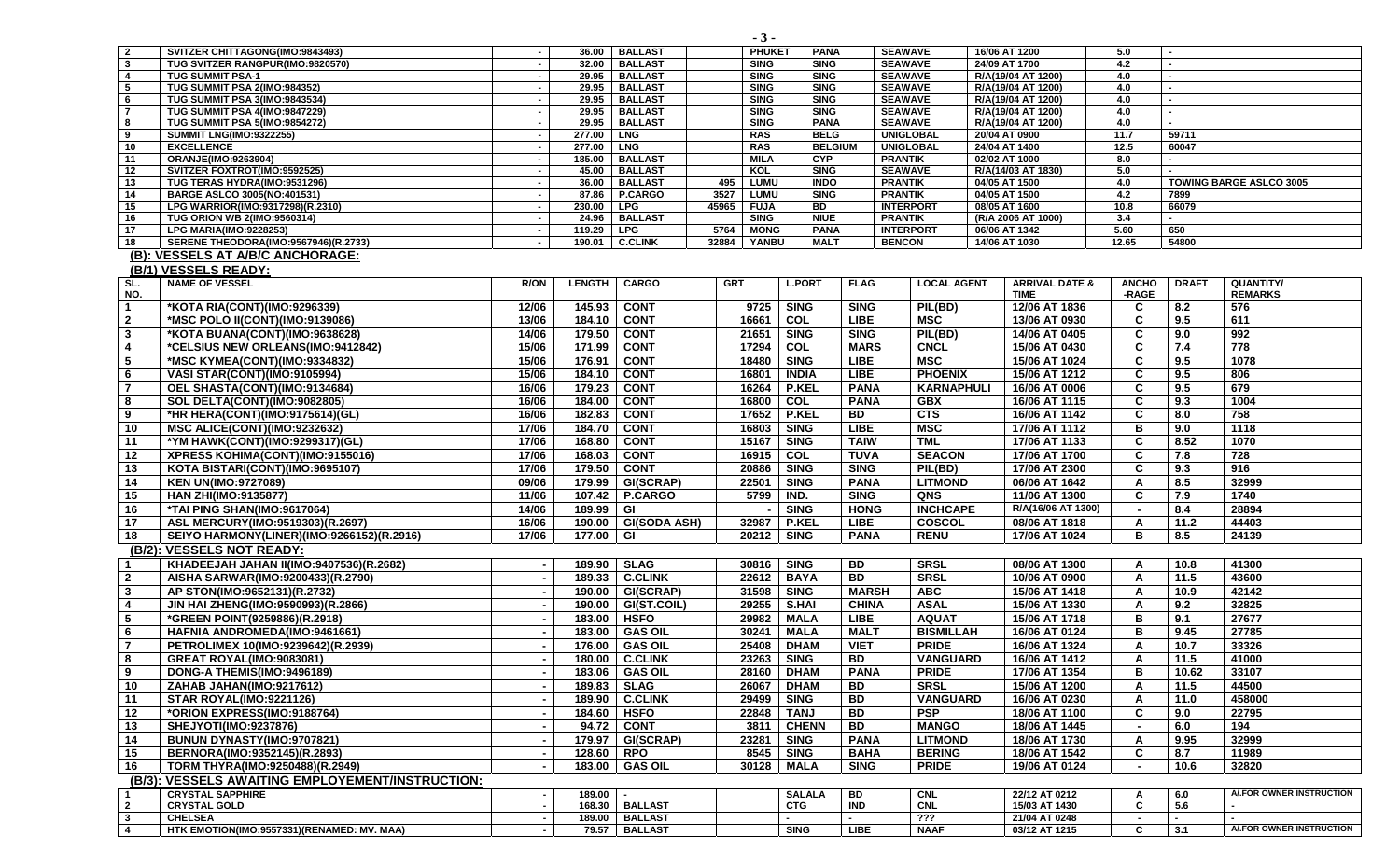| <b>5</b>                | <b>FALD-E-RABBI</b>                                       |                          | 112.00 |                    |        | KOL            | <b>PANA</b>     | <b>EDTL</b>        | R/A(23/04 AT 1600) | C              | 4.5  | $-DO-$                                    |
|-------------------------|-----------------------------------------------------------|--------------------------|--------|--------------------|--------|----------------|-----------------|--------------------|--------------------|----------------|------|-------------------------------------------|
| 6                       | TUG AT 3201(IMO:9443346)                                  |                          | 29.50  | <b>BALLAST</b>     |        |                | <b>BD</b>       | 222                | 11/09 AT 1400      | в              | 4.16 | $\overline{\phantom{a}}$                  |
| $\overline{7}$          | KAREN(IMO:9237876)                                        |                          | 91.60  | <b>BALLAST</b>     |        | <b>TUTI</b>    | <b>ANTI</b>     | <b>NAAF</b>        | 14/07 AT 1010      | в              | 4.5  | -DO-                                      |
| 8                       | ZD 6998 (Attach by High Court: 12/01/2022)                | $\sim$                   | 60.00  | <b>BALLAST</b>     |        | <b>PASIR</b>   | <b>S.LEON</b>   | <b>JAR WORLD</b>   | R/A(19/05 AT 1600) | C              | 2.5  |                                           |
| 9                       | DE LIN(IMO:8434594)                                       |                          | 75.00\ | <b>BALLAST</b>     |        | ZHUH           | <b>BELIZ</b>    | <b>JAC</b>         | 27/11 AT 1100      | C              | 4.0  | -DO-                                      |
| 10                      | <b>TUG HULK(IMO:9190925)</b>                              |                          | 58.00  | <b>BALLAST</b>     |        | <b>MUMB</b>    | <b>VANT</b>     | <b>GPSL</b>        | 14/12 AT 1420      | A              | 6.3  | A/.FOR OWNER INSTRUCTION                  |
| 11                      | SVITZER DHAKA(Attach by High Court: 14/12/2020)           |                          | 29.94  | <b>BALLAST</b>     |        | <b>SING</b>    | <b>SING</b>     | <b>SEAWAVE</b>     | R/A(16/11 AT 1200) | C              | 5.0  | $-DO-$                                    |
| $\overline{12}$         | PROSPERITY(IMO:8400531)(Attach by High Court: 15/06/2020) |                          | 165.60 |                    |        | <b>YANG</b>    | <b>PANA</b>     | <b>ARGO</b>        | 08/02 AT 1148      | C              | 5.0  | -DO-                                      |
| 13                      | SVITZER KHULNA(IMO:9820668)                               |                          | 34.00  | <b>BALLAST</b>     |        | IND.           | <b>SING</b>     | <b>SEAWAVE</b>     | R/A(21/10 AT 1300) | C              | 5.0  | $-DO-$                                    |
| 14                      | NORD TRUST(IMO:9454187)                                   |                          | 189.90 | <b>BALLAST</b>     |        | <b>MONG</b>    | <b>PANA</b>     | <b>IPL</b>         | 28/10 AT 2306      | в              | 5.2  | $-DO-$                                    |
| 15                      | <b>LCT JUREN(IMO:8538613)</b>                             | $\sim$                   | 75.00  | <b>BALLAST</b>     |        | <b>SING</b>    | <b>VOLIVIA</b>  | <b>OTSL</b>        | 22/01 AT 1230      | $\blacksquare$ | 3.5  | $-DO-$                                    |
| 16                      | MILLION BELL(IMO:9640607)                                 |                          | 197.00 | <b>BALLAST</b>     |        | <b>HALD</b>    | <b>PANA</b>     | <b>FAL</b>         | 28/03 AT 2324      | в              | 6.23 |                                           |
| 17                      |                                                           |                          |        |                    | 370    | <b>CHENN</b>   | <b>ST.KITTS</b> | <b>OTSL</b>        |                    | в              |      | <b>TOWING BARGE AM MERMAID</b>            |
|                         | <b>TUG NAVIMAR-3(IMO:9526045)</b>                         |                          | 30.83  | <b>BALLAST</b>     |        |                |                 |                    | 03/06 AT 0001      |                | 3.5  | A/. FOR OWNER INSTRUCTION                 |
| 18                      | PRIDE(IMO:9153525) (Attach by High Court: 01/06/2022)     |                          | 333.00 | <b>BALLAST</b>     | 159423 | <b>SOHAR</b>   | <b>ST.KITS</b>  | <b>SIGMA</b>       | 04/05 AT 1615      | C              | 8.2  | A/.FOR OWNER INSTRUCTION                  |
| 19                      | TUG PRANTIC SARWAR(IMO:9333943)                           |                          | 56.00  | <b>BALLAST</b>     | 1197   | <b>MONG</b>    | <b>SING</b>     | <b>PRANTIK</b>     | 14/06 AT 1305      | C              | 4.5  |                                           |
| 20                      | KANDARI-3(IMO:9857614)                                    |                          | 32.00  | <b>BALLAST</b>     | 493    | <b>VIET</b>    | <b>BD</b>       | <b>SAIF</b>        | 15/06 AT 2142      | C              | 5.4  | $-DO-$                                    |
| $\overline{21}$         | KANDARI-4(IMO:9857626)                                    |                          | 32.00  | <b>BALLAST</b>     | 493    | <b>VIET</b>    | <b>BD</b>       | <b>SAIF</b>        | 15/06 AT 2000      | C              | 5.0  | $-DO-$                                    |
| 22                      | HN LUXURY(IMO:9198379)(R.2645)                            | $\sim$                   | 154.38 |                    | 14762  | <b>JAPAN</b>   | <b>PANA</b>     | <b>ABC</b>         | R/A(10/06 AT 0800) | C              | 5.0  | $-DO-$                                    |
| 23                      | SCHUMI-3(IMO:9125413)                                     |                          | 105.00 | <b>BALLAST</b>     | 1524   | <b>MONG</b>    | <b>THAI</b>     | <b>INTERPORT</b>   | 18/06 AT 1112      | в              | 4.7  | <b>FOR BUNKERING</b>                      |
|                         | (B/4): VESSELS NOT ENTERING:                              |                          |        |                    |        |                |                 |                    |                    |                |      |                                           |
| $\overline{1}$          | <b>ATHENA(IMO:9426726)</b>                                |                          | 199.98 | <b>AGGREGATE</b>   |        | <b>FUJA</b>    | <b>MARSH</b>    | <b>ATSL</b>        | 02/02 AT 0718      | A              | 10.5 | 46250                                     |
| $\overline{\mathbf{2}}$ | BARGE AZ QINGDAO(IMO:525318)                              |                          | 111.25 | <b>AGGREGATE</b>   |        | <b>CHENN</b>   | <b>SING</b>     | <b>ATSL</b>        | 12/02 AT 0800      | C              | 6.0  | 13600                                     |
| $\mathbf{3}$            | STAR MISTRAL(IMO:9684225)                                 | $\overline{\phantom{a}}$ | 189.94 | <b>RAW SUGAR</b>   |        | <b>SANTOS</b>  | LIBE            | <b>GM SHIP</b>     | 09/04 AT 0448      | A              | 10.9 | 45600                                     |
| $\overline{\mathbf{4}}$ |                                                           |                          | 199.90 | <b>RAW SUGAR</b>   | 35210  | <b>JAIGARH</b> | BD              | <b>USL</b>         | 09/05 AT 0624      |                | 11.4 | 60500                                     |
|                         | <b>MEGHNA PRINCESS(IMO:9805776)(R.2259)</b>               |                          |        |                    |        |                |                 |                    |                    | A              |      |                                           |
| 5                       | BROADGATE(IMO:9785122)(R.2308)                            |                          | 179.97 | <b>LENTILS</b>     | 33225  | <b>SING</b>    | <b>LIBE</b>     | <b>IMS</b>         | 13/05 AT 0844      | A              | 10.8 | 35505                                     |
| 6                       | MCL-12(IMO:8577982)(R.2291)                               |                          | 71.94  | <b>Y.CORN</b>      | 1854   | YANG           | <b>MYAN</b>     | <b>MULTIPORT</b>   | 15/05 AT 1142      | C              | 4.0  | 2650                                      |
| $\overline{7}$          | HANDY STRANGER(IMO:9643453)                               |                          | 182.00 | GI(SCRAP)          | 23163  | <b>SING</b>    | CYP             | <b>EVERETT</b>     | 28/04 AT 2118      | в              | 9.5  | 24625                                     |
| 8                       | <b>PAC SHARON(IMO:9913688)</b>                            |                          | 199.99 | <b>SOYABEAN</b>    | 35812  | <b>EGYPT</b>   | <b>HONG</b>     | <b>MULTIPORT</b>   | 22/05 AT 0424      | A              | 11.0 | 44138                                     |
| 9                       | SIRRAH(IMO:9200342)(R.2425)                               |                          | 185.73 | <b>C.CLINK</b>     | 25955  | <b>SOHAR</b>   | <b>PANA</b>     | IMS                | 19/05 AT 1000      | A              | 11.8 | 47001                                     |
| 10                      | ZEIN(IMO:9216822)(R.2439)                                 |                          | 189.99 | <b>LIMESTONE</b>   | 30303  | <b>SING</b>    | <b>PANA</b>     | <b>AKIJ</b>        | 22/05 AT 0530      | A              | 11.4 | 51303                                     |
| 11                      | <b>HAI DUONG 09(IMO:9342243)</b>                          |                          | 111.00 | <b>BALL CLAY</b>   | 7104   | <b>P.KEL</b>   | <b>PANA</b>     | <b>FMS</b>         | 24/05 AT 0700      | В              | 9.5  | 10500                                     |
| 12                      | AN HAI KELSEY(IMO:9561693)                                |                          | 92.00  | PTA(BAG)           | 2999   | <b>CHINA</b>   | <b>VIET</b>     | <b>USL</b>         | 25/05 AT 0815      | В              | 5.85 | 4000                                      |
| 13                      | GSM(IMO:9334961)(R.2379)                                  |                          | 115.48 | <b>WOOD PULP</b>   | 7823   | <b>SING</b>    | <b>VIET</b>     | <b>USL</b>         | 29/05 AT 2125      | C              | 8.2  | 8000                                      |
| 14                      | RUI FU CHENG(IMO:9272448)                                 |                          | 189.99 | <b>COAL</b>        | 30662  | <b>BONT</b>    | <b>LIBE</b>     | <b>UNIOCEAN</b>    | 31/05 AT 1100      | A              | 12.5 | 54100                                     |
| 15                      | <b>BARGE AM MERMAID</b>                                   |                          | 100.58 | <b>AGGREGATE</b>   | 4241   | <b>CHENN</b>   | <b>SING</b>     | <b>OTSL</b>        | 03/06 AT 0001      | в              | 5.6  | 4400                                      |
| 16                      | BEILUN 17(IMO:9672052)                                    |                          | 199.90 | <b>LIMESTONE</b>   | 36518  | <b>FUJA</b>    | <b>CHINA</b>    | <b>RENU</b>        | 03/06 AT 1512      | A              | 11.5 | 61251                                     |
| 17                      | OCEAN PRIDE(IMO:9324095)                                  |                          | 189.90 | <b>RAW SUGAR</b>   | 31234  | <b>SANTOS</b>  | <b>MARSH</b>    | <b>USL</b>         | 04/06 AT 2018      | A              | 10.2 | 53800                                     |
| 18                      | JAHAN BROTHERS(IMO:9072223)                               |                          | 185.84 | <b>C.CLINK</b>     | 25899  | <b>BAYA</b>    | BD              | <b>SRSL</b>        | 18/05 AT 2306      | A              | 11.5 | 42400                                     |
| 19                      | BAODA 17(IMO:9274458)(R.2699)                             |                          | 189.99 | <b>LIMESTONE</b>   | 30012  | <b>MINA</b>    | <b>PANA</b>     | <b>JARWORLD</b>    | 08/06 AT 0112      | A              | 11.7 | 50003                                     |
| 20                      | AKIJ WAVE(IMO:9109366)(R.2745)                            |                          | 189.80 | <b>C.CLINK</b>     | 27011  | <b>THAI</b>    | <b>BD</b>       | <b>AKIJ</b>        | 07/06 AT 1700      | A              | 1.4  | 42500                                     |
| 21                      | JAG RADHA(IMO:9496135)(R.2569)                            |                          | 189.99 | <b>WHEAT</b>       | 32354  | <b>KAND</b>    | <b>INDIA</b>    | <b>SEACOM</b>      | 31/05 AT 0400      | A              | 11.2 | 44745                                     |
| $\overline{22}$         |                                                           |                          |        |                    | 29680  |                |                 |                    |                    | в              | 10.0 |                                           |
|                         | STENA IMPRESSION(IMO:9667461)                             |                          | 183.20 | <b>SOYABEAN</b>    |        | <b>KAKI</b>    | UK              | USL<br><b>MTSC</b> | 10/06 AT 0730      |                |      | 30281                                     |
| 23                      | BULK AQUILA(IMO:9725574)                                  | $\overline{\phantom{a}}$ | 199.99 | <b>WHEAT</b>       | 38227  | <b>BENCO</b>   | <b>PANA</b>     |                    | 02/06 AT 0336      | A              | 11.0 | 49000                                     |
| 24                      | ORION(IMO:9331880)                                        |                          | 189.99 | <b>SLAG</b>        | 31236  | <b>JAPAN</b>   | <b>LIBE</b>     | <b>AKIJ</b>        | 10/06 AT 2148      | A              | 11.0 | 44445                                     |
| 25                      | <b>MANDARIN TRADER(IMO:9569279)</b>                       |                          | 190.00 | <b>LIMESTONE</b>   | 33034  | <b>MINA</b>    | <b>SING</b>     | <b>RENU</b>        | 11/06 AT 0724      | A              | 10.4 | 54350                                     |
| 26                      | <b>VINALINES BRAVE(IMO:9405459)(R.2726)</b>               |                          | 190.00 | <b>C.CLINK</b>     | 29965  | <b>P.KEL</b>   | <b>VIET</b>     | <b>USL</b>         | 10/06 AT 1630      | A              | 11.0 | 52000                                     |
| 27                      | MEGHNA PROSPER(IMO:9309631)(R.2584)                       |                          | 189.99 | <b>STONE</b>       | 30027  | <b>FUJA</b>    | <b>BD</b>       | USL                | 09/06 AT 1018      | в              | 10.5 | 50200                                     |
| 28                      | <b>MLS GEMMA(IMO:9144043)</b>                             |                          | 183.00 | <b>C.CLINK</b>     | 25537  | KOCHI          | <b>PANA</b>     | <b>AKIJ</b>        | 12/06 AT 0645      | A              | 11.5 | 45240                                     |
| $\overline{29}$         | CONSOLIDATOR(IMO:9368869)                                 |                          | 189.99 | <b>LIMESTONE</b>   | 32379  | <b>FUJA</b>    | <b>MAJURO</b>   | <b>TOGGI</b>       | 12/06 AT 1000      | A              | 13.0 | 56500                                     |
| 30                      | <b>GOLDEN STAR(IMO:9287429)</b>                           |                          | 169.26 | <b>BALL CLAY</b>   | 16978  | <b>MALY</b>    | <b>PANA</b>     | <b>FMS</b>         | 14/06 AT 1200      | B              | 9.8  | 26949                                     |
| 31                      | FEDERAL TAMBO(IMO:9644495)                                |                          | 189.99 | <b>LENLILS</b>     | 31590  | <b>SING</b>    | <b>MARS</b>     | <b>SEACOM</b>      | 07/06 AT 1830      | Α              | 11.1 | 39854                                     |
| 32                      | NORD MAGIC(IMO:9392793)(R.2898)                           |                          |        | 183.21   SOYABEAN  |        | 29266 INDIA    | <b>DANMARK</b>  | <b>MTCL</b>        | 15/06 AT 1206      | C              | 8.9  | 22740                                     |
| 33                      | AKIJ OCEAN(IMO:9138862)(R.2898)                           | $\overline{\phantom{a}}$ | 185.74 | <b>BALL CLAY</b>   | 25982  | <b>P.KEL</b>   | <b>BD</b>       | <b>AKIJ</b>        | 13/06 AT 1230      | A              | 11.2 | 44600                                     |
| 34                      | <b>VTC PLANET(IMO:9060730)</b>                            |                          | 157.00 | <b>FIELDSPAR</b>   | 13706  | <b>SING</b>    | <b>VIET</b>     | <b>FMS</b>         | 15/06 AT 2300      | C              | 9.3  | 21500                                     |
| 35                      | <b>HANTON TRADER III(IMO:9691436)</b>                     |                          | 199.90 | <b>LIMESTONE</b>   | 36278  | MINA           | PHILL           | <b>RENU</b>        | 13/06 AT 2154      | A              | 11.1 | 48802                                     |
| 36                      | CIARA ENTERPRISE(IM0:9749403)                             |                          | 180.00 | TSP                | 21216  | <b>JOR</b>     | <b>PANA</b>     | <b>MOTHER</b>      | 16/06 AT 0006      | В              | 10.2 | 31731                                     |
| 37                      | BULK POLARIS(IMO:9791999)                                 | $\overline{\phantom{a}}$ | 199.98 | <b>LIMESTONE</b>   | 35835  | <b>MINA</b>    | <b>PANA</b>     | <b>RENU</b>        | 13/06 AT 2342      | Α              | 11.4 | 44000                                     |
| 38                      | YI LONG SHAN(IMO:9632284)                                 | $\sim$                   | 190.00 | <b>LIMESTONE</b>   | 32962  | <b>FUJA</b>    | <b>HONG</b>     | OPI                | 14/06 AT 1700      | Α              | 11.2 | 43735                                     |
| 39                      | SCHUMI(IMO:9134359)                                       | $\overline{\phantom{a}}$ | 119.02 | <b>LPG</b>         | 5953   | <b>KOLK</b>    | <b>PANA</b>     | <b>SEASIDE</b>     | 16/06 AT 1530      | $\blacksquare$ | 5.7  | 3365                                      |
| 40                      | DA NANG GAS(IMO:9388429)(R.0012)                          |                          | 99.90  | <b>LPG</b>         | 4306   | <b>DHAM</b>    | <b>VIET</b>     | <b>UNIGLOBAL</b>   | 17/06 AT 0850      | C              | 6.2  | 1245                                      |
|                         | MCL-18(IMO:8578015)(R.2902)                               |                          |        |                    |        |                |                 | <b>MULTIPORT</b>   |                    |                |      |                                           |
| 41                      |                                                           |                          | 72.00  | Y.MAIZE            | 1857   | <b>YANG</b>    | <b>MYAN</b>     |                    | 18/06 AT 1142      | C              | 3.9  | 2650                                      |
| 42                      | PAVO BRIGHT(IMO:9806768)                                  |                          | 199.92 | <b>AGGREGATE</b>   | 35025  | <b>FUJA</b>    | <b>PANA</b>     | <b>CHATTOGRAM</b>  | 16/06 AT 0048      | A              | 11.1 | 47274                                     |
| 43                      | PACIFIC SOPHIA(IMO:9274927)                               | $\sim$                   | 189.99 | <b>LIMESTONE</b>   | 30064  | <b>FUJA</b>    | <b>PANA</b>     | <b>TOGGI</b>       | 18/06 AT 1624      | A              | 11.0 | 50550                                     |
| 44                      | <b>THANOS(IMO:8304816)</b>                                | $\sim$                   | 75.5   | <b>SCRAPPING</b>   | 2686   | <b>SOHAR</b>   | <b>VANU</b>     | <b>SIGMA</b>       | 04/05 AT 1615      | C              | 5.6  | A/.FOR BEACHING                           |
| 45                      | ION(IMO:9144067)(R.2750)                                  | $\sim$                   |        | 244.00   SCRAPPING | 57148  | <b>SING</b>    | <b>CAMERON</b>  | <b>FAST</b>        | 08/06 AT 0742      | C              | 7.9  | -DO-                                      |
| 46                      | <b>BANGA LANKA</b>                                        |                          | 133.30 | <b>SCRAPPING</b>   |        |                | BD              | <b>BARIDHI</b>     | R/A(04/04 AT 0814) | $\sim$         |      | A/.FOR DELIVERY (SCRAP WITH DAMAGE CARGO) |